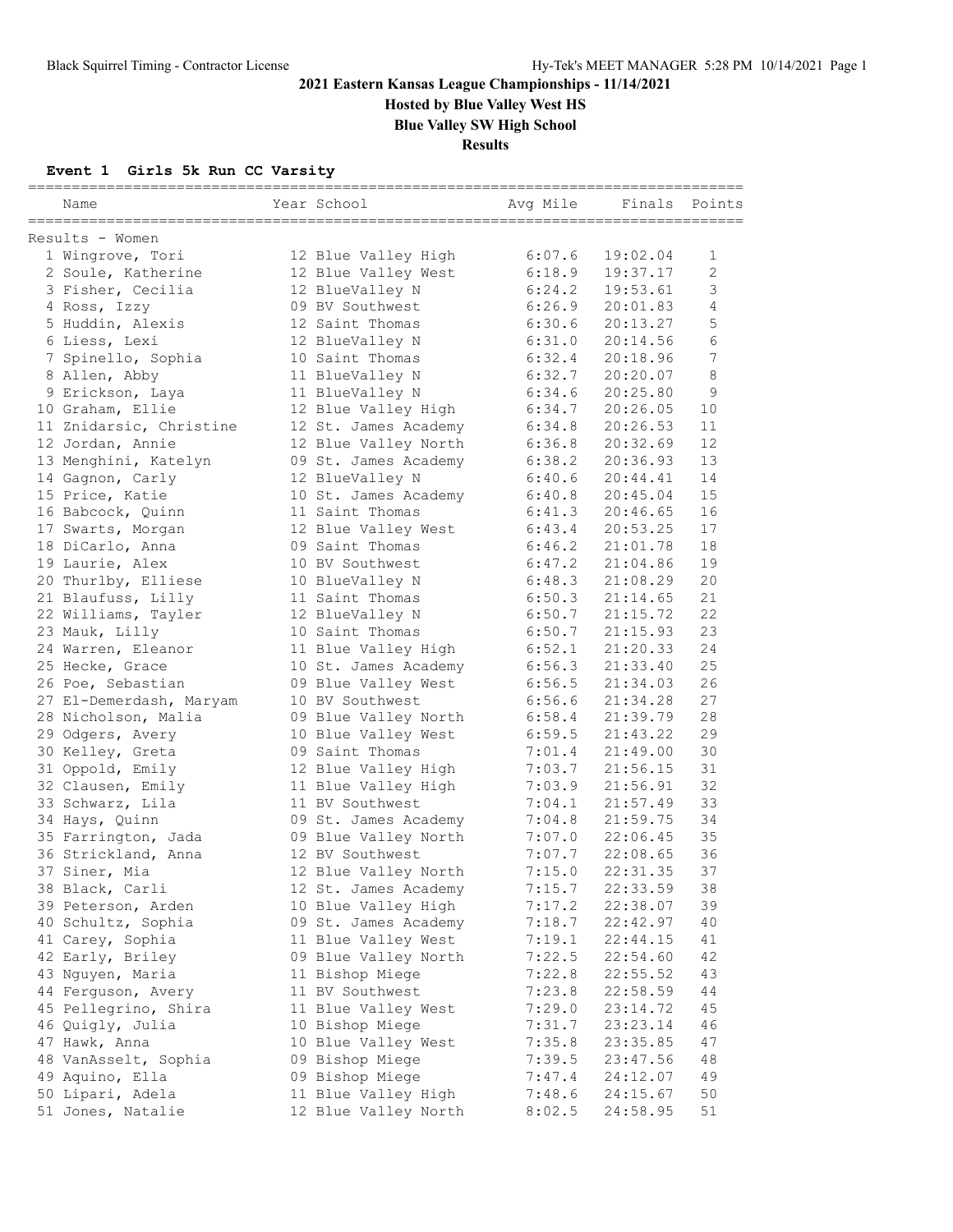**Hosted by Blue Valley West HS**

**Blue Valley SW High School**

### **Results**

| Event 1 Girls 5k Run CC Varsity |                 |                 |                 |    |                |        |      |          |      |      |  |
|---------------------------------|-----------------|-----------------|-----------------|----|----------------|--------|------|----------|------|------|--|
| 52 Heise, Norah                 | 09 Bishop Miege |                 |                 |    |                | 8:18.8 |      | 25:49.57 |      | 52   |  |
| 53 Gillespie, Alena             | 11 Bishop Miege |                 |                 |    |                | 8:32.2 |      | 26:31.35 |      | 53   |  |
| 54 Quinn, Allison               | 11 Bishop Miege |                 |                 |    |                | 8:40.0 |      | 26:55.32 |      | 54   |  |
|                                 |                 |                 |                 |    |                |        |      |          |      |      |  |
| ========                        |                 | Team Scores     |                 |    |                |        |      |          |      |      |  |
| Rank Team                       | Total           | $\mathbf{1}$    | 2               | 3  | $\overline{4}$ | 5      | $*6$ | $*7$     | $*8$ | $*9$ |  |
| Results - Women                 |                 |                 |                 |    |                |        |      |          |      |      |  |
| 1 BlueValley Northwest          | 40              | 3               | 6               | 8  | 9              | 14     | 20   | 22       |      |      |  |
| Total Time: 1:41:38.45          |                 |                 |                 |    |                |        |      |          |      |      |  |
| 20:19.69<br>Average:            |                 |                 |                 |    |                |        |      |          |      |      |  |
| 2 Saint Thomas Aquinas          | 67              | 5               | $7\phantom{.0}$ | 16 | 18             | 21     | 23   | 30       |      |      |  |
| Total Time:<br>1:43:35.31       |                 |                 |                 |    |                |        |      |          |      |      |  |
| 20:43.07<br>Average:            |                 |                 |                 |    |                |        |      |          |      |      |  |
| 3 St. James Academy             | 98              | 11              | 13              | 15 | 25             | 34     | 38   | 40       |      |      |  |
| Total Time: 1:45:21.65          |                 |                 |                 |    |                |        |      |          |      |      |  |
| 21:04.33<br>Average:            |                 |                 |                 |    |                |        |      |          |      |      |  |
| 4 Blue Valley High              | 98              | $\mathbf{1}$    | 10              | 24 | 31             | 32     | 39   | 50       |      |      |  |
| Total Time: 1:44:41.48          |                 |                 |                 |    |                |        |      |          |      |      |  |
| 20:56.30<br>Average:            |                 |                 |                 |    |                |        |      |          |      |      |  |
| 5 Blue Valley West              | 115             | $\overline{2}$  | 17              | 26 | 29             | 41     | 45   | 47       |      |      |  |
| Total Time: 1:46:31.82          |                 |                 |                 |    |                |        |      |          |      |      |  |
| 21:18.37<br>Average:            |                 |                 |                 |    |                |        |      |          |      |      |  |
| 6 BV Southwest                  | 119             | $\overline{4}$  | 19              | 27 | 33             | 36     | 44   |          |      |      |  |
| 1:46:47.11<br>Total Time:       |                 |                 |                 |    |                |        |      |          |      |      |  |
| 21:21.43<br>Average:            |                 |                 |                 |    |                |        |      |          |      |      |  |
| 7 Blue Valley North             | 154             | 12 <sup>°</sup> | 28              | 35 | 37             | 42     | 51   |          |      |      |  |
| Total Time:<br>1:49:44.88       |                 |                 |                 |    |                |        |      |          |      |      |  |
| 21:56.98<br>Average:            |                 |                 |                 |    |                |        |      |          |      |      |  |
| 8 Bishop Miege                  | 238             | 43              | 46              | 48 | 49             | 52     | 53   | 54       |      |      |  |
| Total Time: 2:00:07.86          |                 |                 |                 |    |                |        |      |          |      |      |  |
| 24:01.58<br>Average:            |                 |                 |                 |    |                |        |      |          |      |      |  |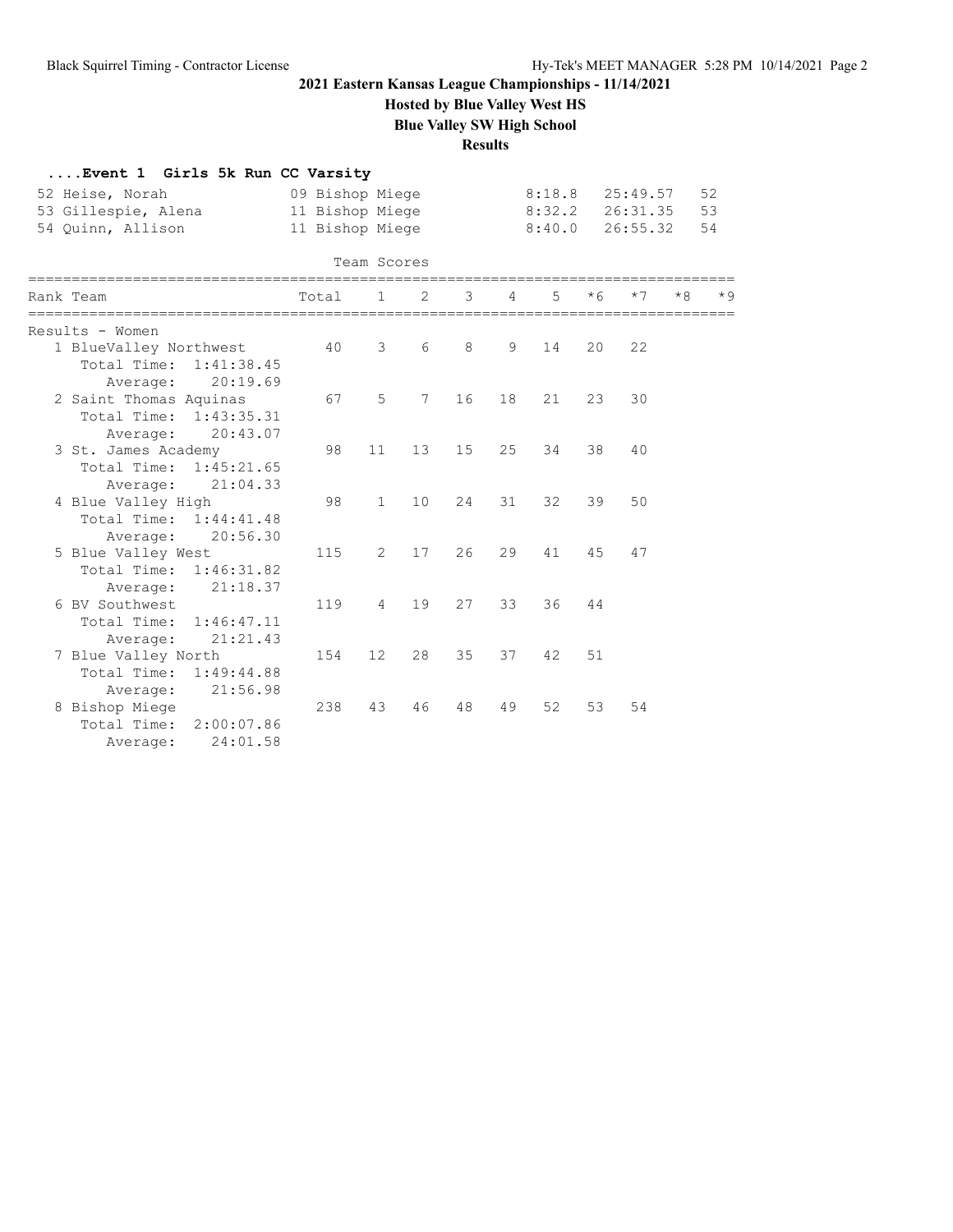**Hosted by Blue Valley West HS**

**Blue Valley SW High School**

**Results**

### **Event 4 Boys 5k Run CC Junior Varsity**

| Name                                     | Year School                            | Avg Mile         | Finals               | Points           |
|------------------------------------------|----------------------------------------|------------------|----------------------|------------------|
| Results - Men                            |                                        |                  |                      |                  |
| 1 Reeves, Cooper                         | 10 BV Southwest                        | 5:52.3           | 18:14.48             | 1                |
| 2 Kaestner, Nate                         | 12 BV Southwest                        | 5:52.9           | 18:16.28             | $\overline{2}$   |
| 3 Torres, Tristan                        | 12 St. James Academy                   | 5:59.1           | 18:35.60             | 3                |
| 4 File, Carter                           | 10 Saint Thomas                        | 5:59.7           | 18:37.43             | 4                |
| 5 Fisher, Caden                          | 11 Blue Valley West                    | 6:00.8           | 18:40.77             | 5                |
| 6 Shull, Ben                             | 10 St. James Academy                   | 6:01.4           | 18:42.79             | 6                |
| 7 Wood, Brenden                          | 11 Blue Valley North                   | 6:06.0           | 18:56.96             | $\boldsymbol{7}$ |
| 8 Theisen, Matt                          | 10 Saint Thomas                        | 6:06.6           | 18:58.82             | 8                |
| 9 Helling, Blake                         | 11 Blue Valley West                    | 6:06.8           | 18:59.53             | 9                |
| 10 Hefner, Cooper                        | 12 Blue Valley West                    | 6:09.0           | 19:06.32             | 10               |
| 11 Brown, Xavier                         | 11 BlueValley N                        | 6:09.1           | 19:06.69             | 11               |
| 12 Dejmal, Evan                          | 09 St. James Academy                   | 6:09.3           | 19:07.24             | 12               |
| 13 Oberrieder, Jacob                     | 11 St. James Academy                   | 6:10.2           | 19:09.90             | 13               |
| 14 Maffry, Eli                           | 12 Blue Valley West                    | 6:16.4           | 19:29.24             | 14               |
| 15 Wright, Matthew                       | 12 Saint Thomas                        | 6:17.2           | 19:31.72             | 15               |
| 16 Klasinski, Bobby                      | 10 St. James Academy                   | 6:17.6           | 19:33.13             | 16               |
| 17 Boley, David                          | 10 BV Southwest                        | 6:19.2           | 19:37.92             | 17               |
| 18 Edgeller, Henry                       | 11 Blue Valley North                   | 6:20.5           | 19:42.08             | 18               |
| 19 Kopp, Connor                          | 10 Saint Thomas                        | 6:23.6           | 19:51.79             | 19               |
| 20 Dombrosky, Drake                      | 10 BV Southwest                        | 6:24.7           | 19:55.22             | 20               |
| 21 Freeman, Matt                         | 12 Blue Valley North                   | 6:24.9           | 19:55.73             | 21               |
| 22 Kuckelman, Ryan                       | 12 St. James Academy                   | 6:25.3           | 19:56.89             | 22               |
| 23 Rosendahl, Oliver                     | 09 St. James Academy                   | 6:25.5           | 19:57.55             | 23               |
| 24 Peterson, Tucker                      | 11 St. James Academy                   | 6:25.5           | 19:57.64             |                  |
| 25 Franz, Ethan                          | 10 Blue Valley North                   | 6:25.6           | 19:57.87             | 24               |
| 26 Hall, Gannon                          | 12 St. James Academy                   | 6:26.5           | 20:00.73             |                  |
| 27 Dhekane, Artharv                      | 10 Blue Valley West                    | 6:26.9           | 20:01.97             | 25               |
| 28 Liang, Joseph                         | 12 Blue Valley West                    | 6:28.0           | 20:05.41             | 26               |
| 29 Meade, Lance                          | 10 Saint Thomas                        | 6:29.4           | 20:09.71             | 27               |
| 30 Lillis, Terry                         | 11 BlueValley N                        | 6:30.6           | 20:13.39             | 28               |
| 31 Khemraj, Ryan                         | 10 St. James Academy                   | 6:34.0           | 20:24.05             |                  |
| 32 Clark, William                        | 10 Blue Valley West                    | 6:36.5           | 20:31.66             | 29               |
| 33 Lomshek, Ziga                         | 10 Saint Thomas                        | 6:38.0           | 20:36.51             | 30               |
| 34 Stanfield, Noah                       | 10 BV Southwest                        | 6:39.9           | 20:42.39             | 31               |
| 35 Enslinger, Carter                     | 11 Blue Valley West<br>12 BV Southwest | 6:42.4<br>6:42.5 | 20:50.17             | 32               |
| 36 Quijano, Mitch<br>37 Ramstad, Bennett | 10 Blue Valley High                    | 6:44.9           | 20:50.54<br>20:57.86 | 33               |
|                                          |                                        |                  | 21:03.71             |                  |
| 38 Kessens, Keith<br>39 McBride, James   | 11 Blue Valley West<br>10 BlueValley N | 6:46.8<br>6:48.4 |                      | 34               |
| 40 Moore, Owen                           | 10 Bishop Miege                        | 6:49.9           | 21:08.58<br>21:13.47 | 35               |
| 41 Bowman, Christopher                   |                                        |                  | 21:17.53             |                  |
| 42 Clarkson, Josh                        | 09 Blue Valley West<br>11 BlueValley N | 6:51.2<br>6:51.4 | 21:18.00             | 36               |
| 43 Pitts, Brent                          | 12 Blue Valley North                   | 6:52.2           | 21:20.48             | 37               |
| 44 Quintana, Cameren                     | 12 Blue Valley High                    | 6:53.1           | 21:23.47             | 38               |
| 45 Li, Kevin                             | 10 BlueValley N                        | 6:54.1           | 21:26.57             | 39               |
| 46 Oblepias, Caleb                       | 11 Bishop Miege                        | 6:54.2           | 21:26.62             | 40               |
| 47 Lock, Joseph                          | 11 Blue Valley West                    | 6:55.2           | 21:29.72             |                  |
| 48 Vore, Mitchell                        | 12 Blue Valley High                    | 6:56.1           | 21:32.56             | 41               |
| 49 Parisi, Ryan                          | 12 Blue Valley North                   | 6:56.1           | 21:32.62             | 42               |
| 50 Lewis, Trevor                         | 10 Blue Valley High                    | 6:56.2           | 21:32.85             | 43               |
| 51 Amsterdam, Zach                       | 11 Blue Valley North                   | 6:57.5           | 21:37.13             | 44               |
|                                          |                                        |                  |                      |                  |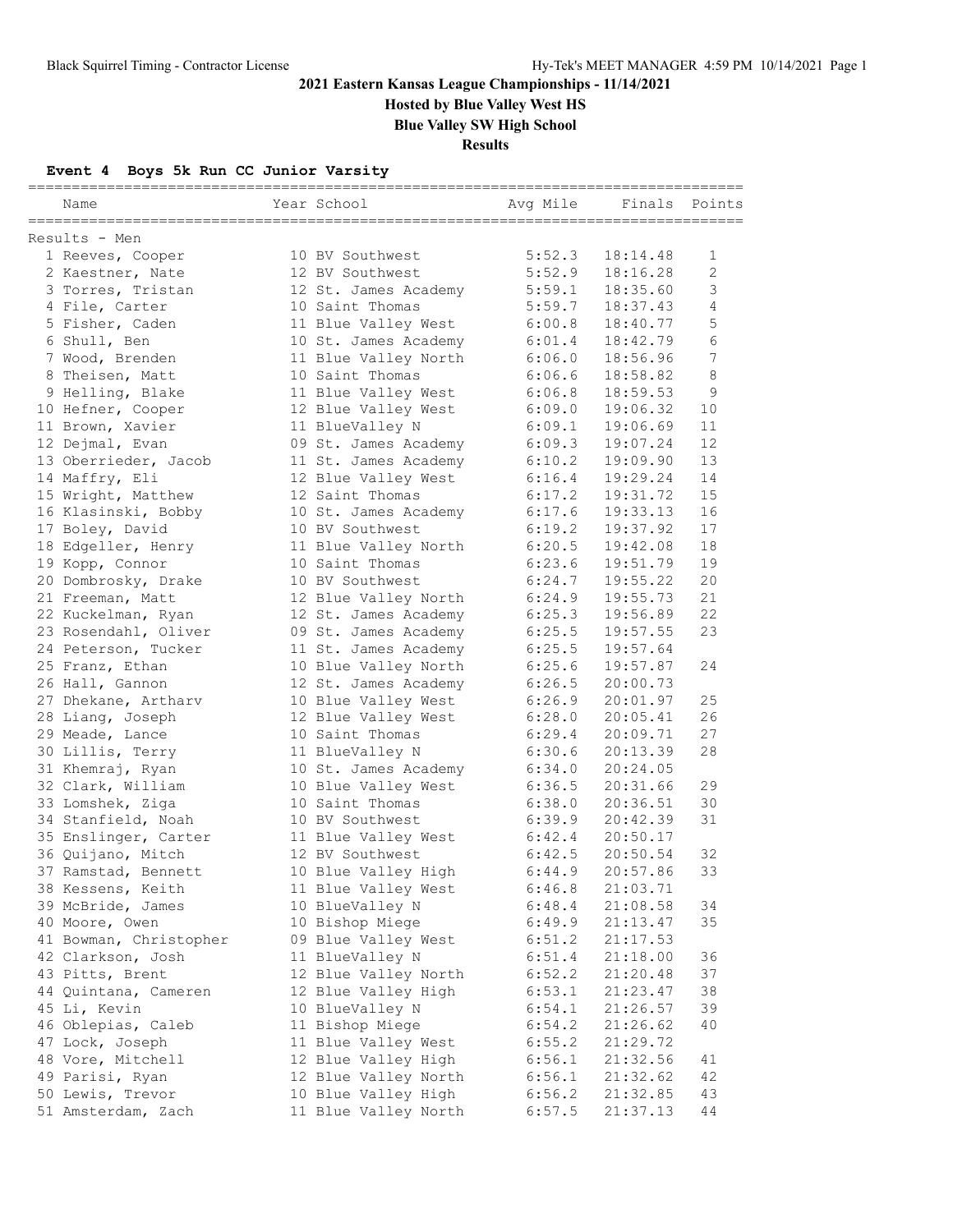**Hosted by Blue Valley West HS**

**Blue Valley SW High School**

### **Results**

### **....Event 4 Boys 5k Run CC Junior Varsity**

| 52 Twyman, Caleb    | 09 Blue Valley North | 7:03.3 | 21:55.09 |    |
|---------------------|----------------------|--------|----------|----|
| 53 Buckley, George  | 10 BlueValley N      | 7:04.6 | 21:58.98 | 45 |
| 54 Morris, Matt     | 09 Bishop Miege      | 7:19.2 | 22:44.48 | 46 |
| 55 Barerra, Joaquin | 12 Bishop Miege      | 7:19.5 | 22:45.45 | 47 |
| 56 Fardoun, Sarjoun | 12 Blue Valley High  | 7:19.8 | 22:46.30 | 48 |
| 57 Gafoor, Bisaam   | 11 Blue Valley High  | 7:20.0 | 22:46.88 | 49 |
| 58 Philgreen, Lance | 12 Blue Valley High  | 7:20.7 | 22:49.20 | 50 |
| 59 Mills, Jackson   | 12 Blue Valley High  | 7:21.3 | 22:51.05 |    |
| 60 Owens, Alex      | 11 Bishop Miege      | 7:21.6 | 22:51.98 | 51 |
| 61 Taylor, Collin   | 12 Blue Valley High  | 7:33.3 | 23:28.30 |    |
| 62 Daveron, Jack    | 12 Bishop Miege      | 7:36.7 | 23:38.64 | 52 |
| 63 Gallegos, Julian | 12 Bishop Miege      | 7:37.6 | 23:41.60 | 53 |
| 64 Pepin, Jonas     | 09 Bishop Miege      | 7:37.9 | 23:42.59 |    |
| 65 Hatem, Sam       | 10 Bishop Miege      | 7:44.0 | 24:01.32 |    |

| Team Scores |
|-------------|
|             |

| Rank Team     |                                                                          | Total | $1 \quad \blacksquare$ | $\mathcal{P}$ | $\overline{3}$  | $\overline{4}$  | $5 -$ | $*6$  | $*7$ | $*8$ | $*9$ |
|---------------|--------------------------------------------------------------------------|-------|------------------------|---------------|-----------------|-----------------|-------|-------|------|------|------|
| Results - Men |                                                                          |       |                        |               |                 |                 |       |       |      |      |      |
|               | 1 St. James Academy<br>Total Time: 1:35:08.66<br>19:01.74<br>Average:    | 50    | 3                      | 6             | 12              | 13 <sup>7</sup> | 16    | 22    | 23   |      |      |
|               | 2 Blue Valley West<br>Total Time: 1:36:17.83<br>19:15.57<br>Average:     | 63    | 5                      | 9             | 10 <sup>°</sup> | 14              | 25    | 26    | 29   |      |      |
|               | 3 BV Southwest<br>Total Time: 1:36:46.30<br>Average: 19:21.26            | 71    | $\mathbf{1}$           | 2             | 17              | 20              |       | 31 32 |      |      |      |
|               | 4 Saint Thomas Aquinas<br>Total Time: 1:37:09.47<br>19:25.90<br>Average: | 73    | $\overline{4}$         | 8             | 15              | 19              | 27    | 30    |      |      |      |
|               | 5 Blue Valley North<br>Total Time: 1:39:53.12<br>19:58.63<br>Average:    | 107   | 7                      | 18            | 21              | 24              | 37    | 42    | 44   |      |      |
|               | 6 BlueValley Northwest<br>Total Time: 1:43:13.23<br>Average: 20:38.65    | 148   | 11                     | 28            | 34              | 36              | 39    | 45    |      |      |      |
|               | 7 Blue Valley High<br>Total Time: 1:48:13.04<br>21:38.61<br>Average:     | 203   | 33                     | 38            | 41              | 43              | 48    | 49    | 50   |      |      |
|               | 8 Bishop Miege<br>Total Time: 1:51:02.00<br>22:12.40<br>Average:         | 219   | 35                     | 40            | 46              | 47              | 51    | 52    | 53   |      |      |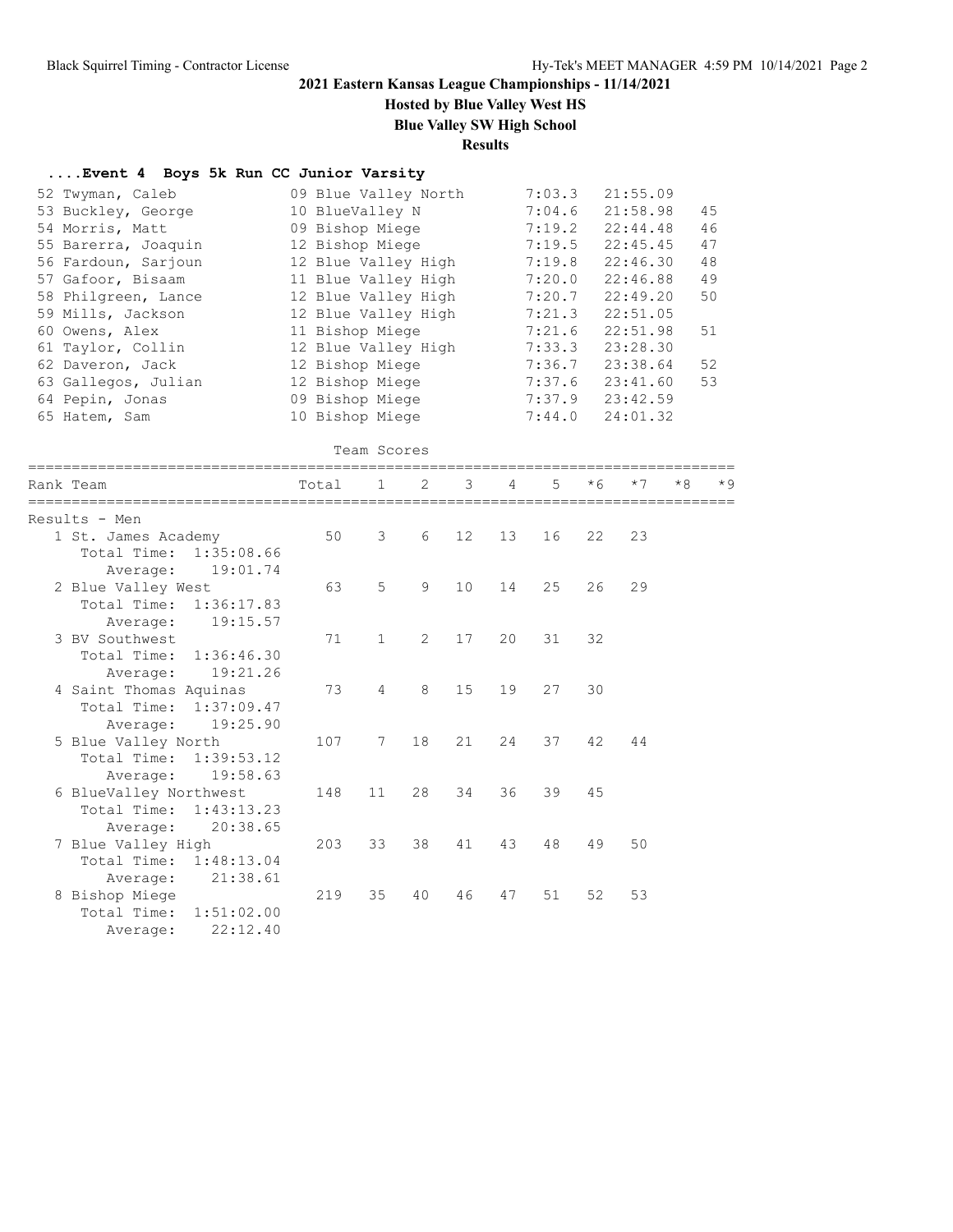**Hosted by Blue Valley West HS**

**Blue Valley SW High School**

**Results**

### **Event 3 Girls 5k Run CC Junior Varsity**

| Name                              | Year School                             | Avg Mile         | Finals               | Points |
|-----------------------------------|-----------------------------------------|------------------|----------------------|--------|
|                                   |                                         |                  |                      |        |
| Results - Women                   |                                         |                  |                      |        |
| 1 Loo, Raven                      | 10 BlueValley N                         | 6:56.9           | 21:35.17             | 1      |
| 2 Simoes, Isabella                | 10 St. James Academy                    | 7:02.9           | 21:53.72             | 2<br>3 |
| 3 Whiteside, Mary                 | 11 Saint Thomas                         | 7:06.8           | 22:05.78             | 4      |
| 4 Schmidt, Lilly                  | 11 BlueValley N                         | 7:09.3           | 22:13.64             | 5      |
| 5 Wallace, Bernadette             | 10 St. James Academy                    | 7:12.3           | 22:23.03             | 6      |
| 6 Cordova, Hannah                 | 12 St. James Academy                    | 7:14.3           | 22:29.11             | 7      |
| 7 Yeater, Taylor                  | 11 Saint Thomas<br>09 St. James Academy | 7:14.9<br>7:15.8 | 22:31.03             | 8      |
| 8 Baldwin, Charli<br>9 Loos, Abby |                                         | 7:16.1           | 22:33.81<br>22:34.92 | 9      |
| 10 Andrews, Liz                   | 09 St. James Academy<br>11 Saint Thomas | 7:19.7           | 22:46.11             | 10     |
|                                   |                                         |                  | 22:58.94             | 11     |
| 11 Hostetler, Rachel              | 11 BlueValley N                         | 7:23.9           |                      | 12     |
| 12 Zimmerman, Grace               | 10 BV Southwest<br>10 Saint Thomas      | 7:24.9           | 23:02.09             | 13     |
| 13 Lee, Emerson                   |                                         | 7:25.4           | 23:03.71             | 14     |
| 14 Talcott, Rachel                | 10 Blue Valley North                    | 7:27.3           | 23:09.43             | 15     |
| 15 Beason, Sophia                 | 11 BlueValley N                         | 7:27.7           | 23:10.74<br>23:12.96 |        |
| 16 Loughman, Mara                 | 12 Saint Thomas                         | 7:28.4           |                      | 16     |
| 17 Riddle, Hayley                 | 11 BlueValley N                         | 7:30.9           | 23:20.85             | 17     |
| 18 Heeb, Grace                    | 11 St. James Academy                    | 7:31.7           | 23:23.36             | 18     |
| 19 Darensbourg, Megan             | 09 BlueValley N                         | 7:31.9           | 23:23.91             | 19     |
| 20 Douglas, Mae                   | 10 St. James Academy                    | 7:32.7           | 23:26.33             | 20     |
| 21 Ellis, Addison                 | 10 BV Southwest                         | 7:34.3           | 23:31.40             | 21     |
| 22 Busta, Courtney                | 11 Blue Valley High                     | 7:38.3           | 23:43.81             | 22     |
| 23 Warren, Charlotte              | 10 Blue Valley High                     | 7:39.7           | 23:48.15             | 23     |
| 24 Kneidel, Stella                | 11 Saint Thomas                         | 7:41.0           | 23:52.07             | 24     |
| 25 Willcott, Addison              | 10 BV Southwest                         | 7:43.3           | 23:59.30             | 25     |
| 26 Brown, Audrey                  | 09 Blue Valley North                    | 7:45.6           | 24:06.28             | 26     |
| 27 Ramboldt, Emma                 | 09 Blue Valley North                    | 7:45.8           | 24:06.98             | 27     |
| 28 Meyer, Sophia                  | 11 Saint Thomas                         | 7:46.0           | 24:07.54             | 28     |
| 29 Walsh, Sarah                   | 12 Blue Valley High                     | 7:50.1           | 24:20.29             | 29     |
| 30 Carey, Izzy                    | 10 Blue Valley West                     | 7:50.3           | 24:21.01             |        |
| 31 Horner, Halee                  | 09 Blue Valley West                     | 7:50.8           | 24:22.50             |        |
| 32 Minnis, Maggie                 | 09 Saint Thomas                         | 7:52.1           | 24:26.60             |        |
| 33 Thomas, Ava                    | 12 St. James Academy                    | 7:55.3           | 24:36.57             |        |
| 34 Caswell, Grace                 | 11 Blue Valley North                    | 7:55.4           | 24:36.84             | 30     |
| 35 Brogan, Avery                  | 11 BV Southwest                         | 7:57.3           | 24:42.93             | 31     |
| 36 Boley, Ashley                  | 11 BV Southwest                         | 7:58.2           | 24:45.57             | 32     |
| 37 Hostetler, Lizzy               | 09 BlueValley N                         | 7:58.5           | 24:46.52             | 33     |
| 38 Boyd, Ada                      | 09 Blue Valley North                    | 8:07.2           | 25:13.47             | 34     |
| 39 Waters, Avery                  | 09 Blue Valley High                     | 8:08.4           | 25:17.27             | 35     |
| 40 Wasinger, McKenzie             | 11 BV Southwest                         | 8:10.3           | 25:23.33             | 36     |
| 41 Rembold, Gwenyn                | 10 Blue Valley West                     | 8:13.1           | 25:31.73             |        |
| 42 Harmon, Maddy                  | 12 Blue Valley North                    | 8:16.5           | 25:42.33             | 37     |
| 43 Randazzo, Madisen              | 10 Blue Valley West                     | 8:17.9           | 25:46.74             |        |
| 44 Petersohn, Maria               | 11 Blue Valley High                     | 8:26.0           | 26:12.04             | 38     |
| 45 Shaw, Annie                    | 12 Blue Valley High                     | 8:26.5           | 26:13.43             | 39     |
| 46 Parmet, Maya                   | 12 Blue Valley North                    | 8:57.3           | 27:49.07             | 40     |
| 47 Reem, Tamar                    | 10 Blue Valley High                     | 9:00.3           | 27:58.44             | 41     |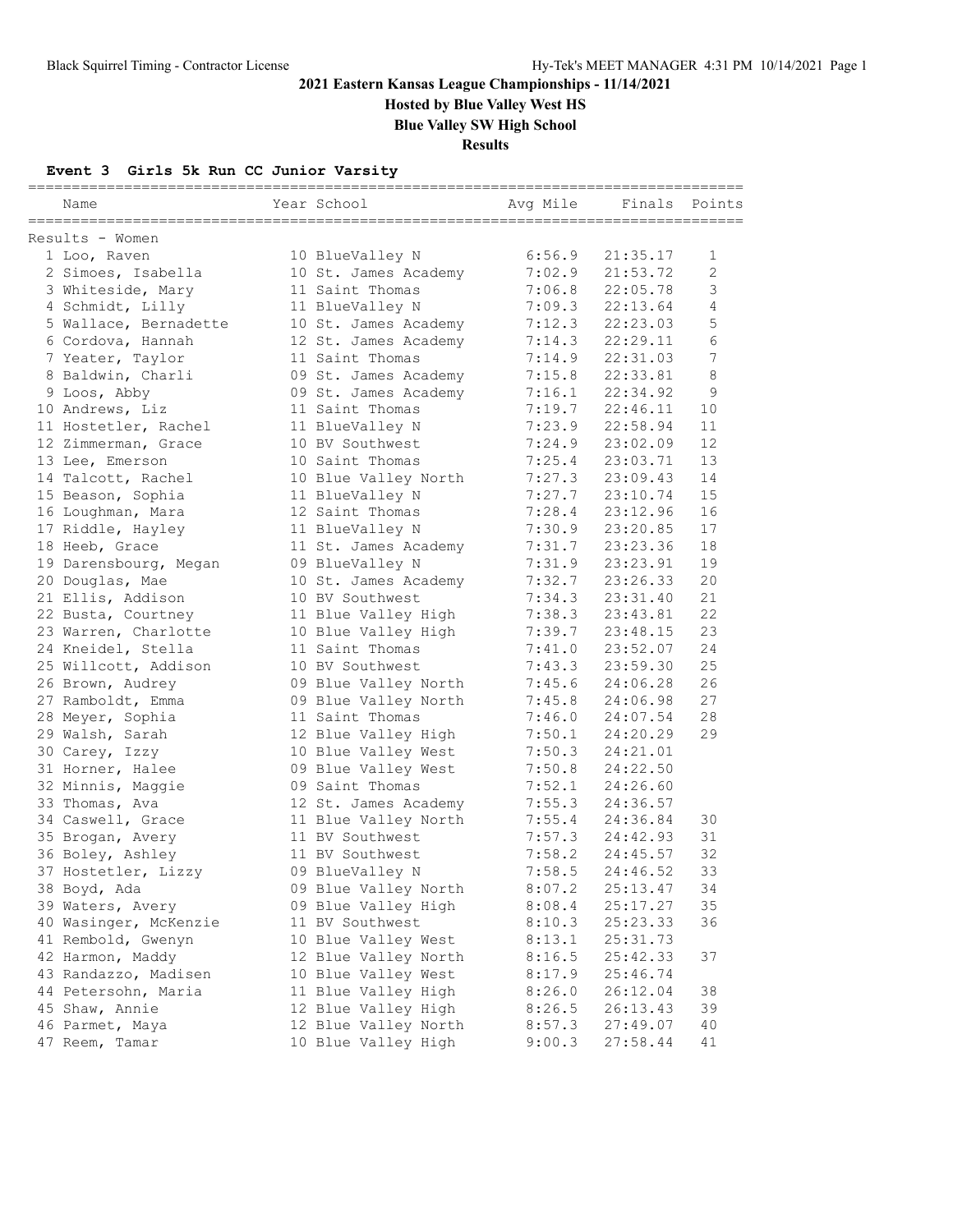**Hosted by Blue Valley West HS**

**Blue Valley SW High School**

**Results**

**....Event 3 Girls 5k Run CC Junior Varsity**

|                        |       | Team Scores       |                |    |                 |       |      |      |      |      |
|------------------------|-------|-------------------|----------------|----|-----------------|-------|------|------|------|------|
| Rank Team              | Total | $\mathbf{1}$      | 2              | 3  | $\overline{4}$  | $5 -$ | $*6$ | $*7$ | $*8$ | $*9$ |
| Results - Women        |       |                   |                |    |                 |       |      |      |      |      |
| 1 St. James Academy    | 30    | $\overline{2}$    | 5 <sup>5</sup> | 6  | 8               | 9     | 18   | 20   |      |      |
| Total Time: 1:51:54.59 |       |                   |                |    |                 |       |      |      |      |      |
| 22:22.92<br>Average:   |       |                   |                |    |                 |       |      |      |      |      |
| 2 BlueValley Northwest | 48    | 1                 | $\overline{4}$ | 11 | 15              | 17    | 19   | 33   |      |      |
| Total Time: 1:53:19.34 |       |                   |                |    |                 |       |      |      |      |      |
| 22:39.87<br>Average:   |       |                   |                |    |                 |       |      |      |      |      |
| 3 Saint Thomas Aquinas | 49    | $\mathcal{S}$     | 7              | 10 | 13 <sup>°</sup> | 16    | 24   | 28   |      |      |
| Total Time: 1:53:39.59 |       |                   |                |    |                 |       |      |      |      |      |
| 22:43.92<br>Average:   |       |                   |                |    |                 |       |      |      |      |      |
| 4 BV Southwest         | 121   | $12 \overline{ }$ | 21             | 25 | 31              | 32    | 36   |      |      |      |
| Total Time: 2:00:01.29 |       |                   |                |    |                 |       |      |      |      |      |
| 24:00.26<br>Average:   |       |                   |                |    |                 |       |      |      |      |      |
| 5 Blue Valley North    | 131   | 14                | 26             | 27 | 30              | 34    | 37   | 40   |      |      |
| Total Time: 2:01:13.00 |       |                   |                |    |                 |       |      |      |      |      |
| 24:14.60<br>Average:   |       |                   |                |    |                 |       |      |      |      |      |
| 6 Blue Valley High     | 147   | 22                | 23             | 29 | 35              | 38    | 39   | 41   |      |      |
| Total Time: 2:03:21.56 |       |                   |                |    |                 |       |      |      |      |      |
| 24:40.32<br>Average:   |       |                   |                |    |                 |       |      |      |      |      |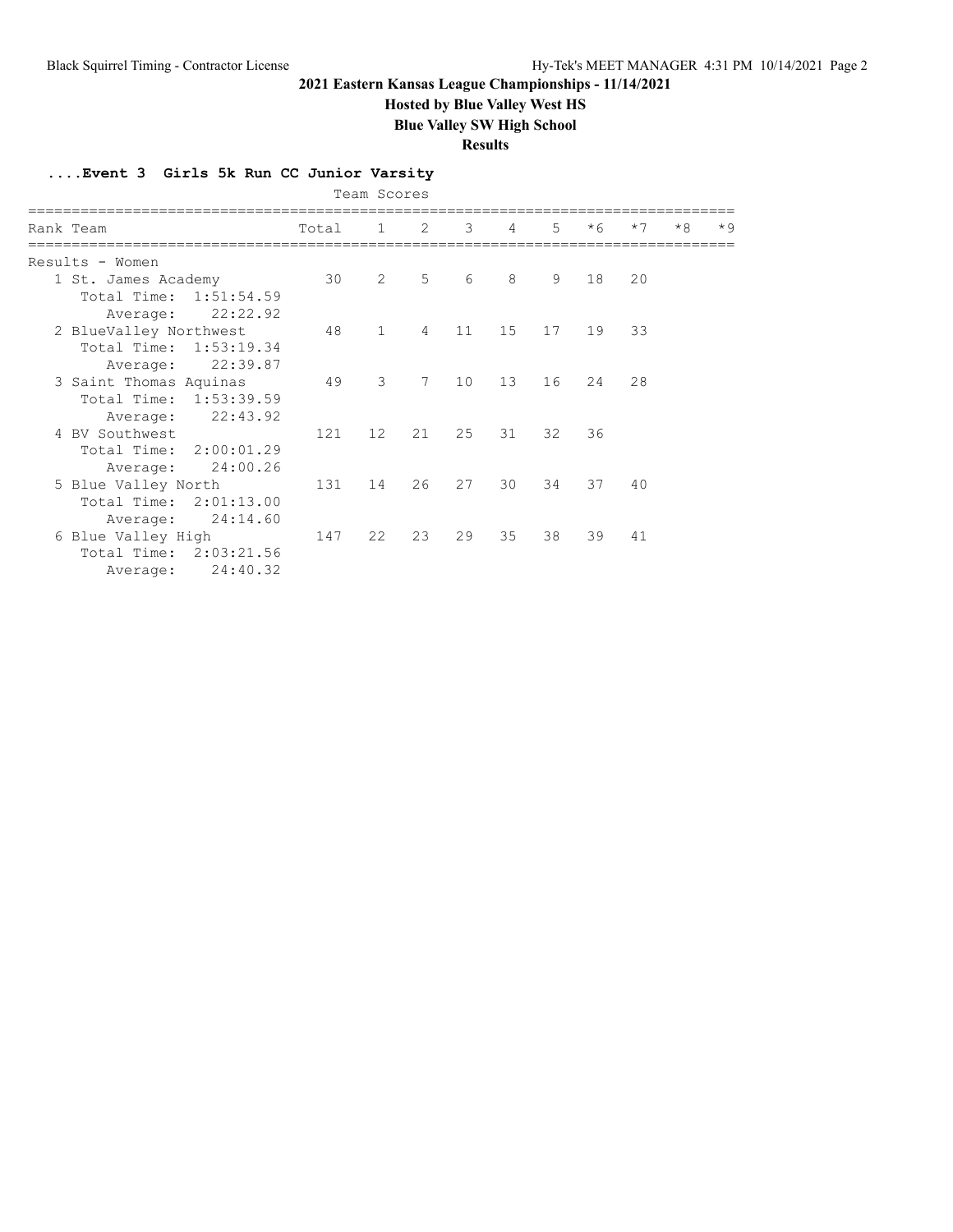**Hosted by Blue Valley West HS**

**Blue Valley SW High School**

**Results**

### **Event 6 Boys 5k Run CC C-Team**

| Name                                   | Year School                                  | Avg Mile         | Finals               | Points |
|----------------------------------------|----------------------------------------------|------------------|----------------------|--------|
| Results - Men                          |                                              |                  |                      |        |
| 1 Klappa, Alex                         | 10 Saint Thomas                              | 6:29.7           | 20:10.53             | 1      |
| 2 Koudele, Aiden                       | 10 Blue Valley West                          | 6:31.9           | 20:17.36             | 2      |
| 3 Rome, Abe                            | 11 St. James Academy                         | 6:33.4           | 20:22.21             | 3      |
| 4 Coulson, Elliott                     | 10 St. James Academy                         | 6:35.0           | 20:26.94             | 4      |
| 5 Scaletty, Leo                        | 09 Saint Thomas                              | 6:35.4           | 20:28.39             | 5      |
| 6 Leyva, Jayden                        | 10 St. James Academy                         | 6:35.5           | 20:28.67             | 6      |
| 7 Adair, Calston                       | 12 Blue Valley West                          | 6:36.9           | 20:33.01             | 7      |
| 8 Weist, Landon                        | 12 St. James Academy                         | 6:37.0           | 20:33.35             | 8      |
| 9 Novacek, Sam                         | 09 Saint Thomas                              | 6:37.1           | 20:33.50             | 9      |
| 10 Clevenger, Kyle                     | 11 Saint Thomas                              | 6:37.4           | 20:34.50             | 10     |
| 11 Theisen, John                       | 10 Saint Thomas                              | 6:40.2           | 20:43.20             | 11     |
| 12 Rickert, Brendan                    | 11 St. James Academy                         | 6:41.3           | 20:46.76             | 12     |
| 13 Van Der Leen, Henry                 | 10 Blue Valley North                         | 6:43.6           | 20:53.87             | 13     |
| 14 Hall, Cooper                        | 09 Saint Thomas                              | 6:45.1           | 20:58.41             | 14     |
| 15 Kreeger, Jacob                      | 12 St. James Academy                         | 6:48.3           | 21:08.56             | 15     |
| 16 Fernholz, Preston                   | 10 St. James Academy                         | 6:51.1           | 21:17.08             | 16     |
| 17 Chapman, Zackary                    | 10 St. James Academy                         | 6:51.2           | 21:17.31             |        |
| 18 Oppold, Ethan                       | 10 Blue Valley High                          | 6:51.7           | 21:18.82             | 17     |
| 19 Espenmiller, Ben                    | 11 Saint Thomas                              | 6:53.4           | 21:24.37             | 18     |
| 20 Whiteside, Philip                   | 09 Saint Thomas                              | 6:54.5           | 21:27.69             |        |
| 21 Martinez, JP                        | 10 Saint Thomas                              | 6:54.9           | 21:28.91             |        |
| 22 Casey, Nils                         | 10 BlueValley N                              | 6:59.3           | 21:42.52             | 19     |
| 23 Bandre, Luke                        | 10 Blue Valley West                          | 7:01.3           | 21:48.86             | 20     |
| 24 Himstedt, AJ                        | 12 Blue Valley North                         | 7:03.2           | 21:54.62             | 21     |
| 25 Parmet, Justin                      | 09 Blue Valley North                         | 7:03.8           | 21:56.54             | 22     |
| 26 Martinez, Luke                      | 12 St. James Academy                         | 7:06.0           | 22:03.47             |        |
| 27 Bradford, Henry                     | 12 BV Southwest                              | 7:06.8           | 22:05.97             | 23     |
| 28 Adair, Aidan                        | 12 Blue Valley West                          | 7:07.0           | 22:06.57             | 24     |
| 29 Vankeirsbilck, Gus                  | 12 Saint Thomas                              | 7:07.0           | 22:06.59             |        |
| 30 Rogers, Jameson                     | 09 Blue Valley West                          | 7:07.1           | 22:06.92             | 25     |
| 31 Zhang, Ethan                        | 10 BlueValley N<br>12 Saint Thomas           | 7:07.2           | 22:06.99             | 26     |
| 32 Bartholet, Gabe                     |                                              | 7:11.2           | 22:19.56             |        |
| 33 Braga, Leonardo<br>34 Zeller, Dylan | 12 BlueValley N                              | 7:12.3<br>7:13.8 | 22:22.93<br>22:27.75 | 27     |
| 35 Ryan, Ethan                         | 09 St. James Academy                         | 7:14.9           | 22:30.90             |        |
| 36 Song, Hyeseong                      | 09 St. James Academy<br>10 Blue Valley North | 7:16.0           | 22:34.34             | 28     |
| 37 Spiess, Graham                      | 10 Saint Thomas                              | 7:16.9           | 22:37.30             |        |
|                                        | 10 Blue Valley West                          | 7:17.3           | 22:38.47             | 29     |
| 38 Veverka, Joey<br>39 Rogge, James    | 11 Saint Thomas                              | 7:19.2           | 22:44.50             |        |
| 40 Cole, David                         | 10 Blue Valley West                          | 7:21.0           | 22:49.86             | 30     |
| 41 Toal, Jack                          | 12 Blue Valley North                         | 7:22.0           | 22:53.22             | 31     |
| 42 Isernhagen, Jamen                   | 09 Blue Valley North                         | 7:24.7           | 23:01.34             | 32     |
| 43 Novacek, Connor                     | 09 Saint Thomas                              | 7:24.7           | 23:01.46             |        |
| 44 Cox, Jacob                          | 09 Blue Valley High                          | 7:25.4           | 23:03.58             | 33     |
| 45 Stern, Dylan                        | 10 Blue Valley High                          | 7:25.5           | 23:03.87             | 34     |
| 46 Arquieta, Ricky                     | 09 Blue Valley High                          | 7:25.6           | 23:04.33             | 35     |
| 47 Duewer, Ryan                        | 09 Blue Valley High                          | 7:25.6           | 23:04.45             | 36     |
| 48 Henderson, Thomas                   | 10 Saint Thomas                              | 7:26.3           | 23:06.56             |        |
| 49 Shull, Nick                         | 10 St. James Academy                         | 7:26.7           | 23:07.61             |        |
| 50 Maker, Asa                          | 12 Blue Valley West                          | 7:27.1           | 23:08.81             |        |
| 51 Mukadam, Sohail                     | 11 BlueValley N                              | 7:27.2           | 23:09.25             | 37     |
|                                        |                                              |                  |                      |        |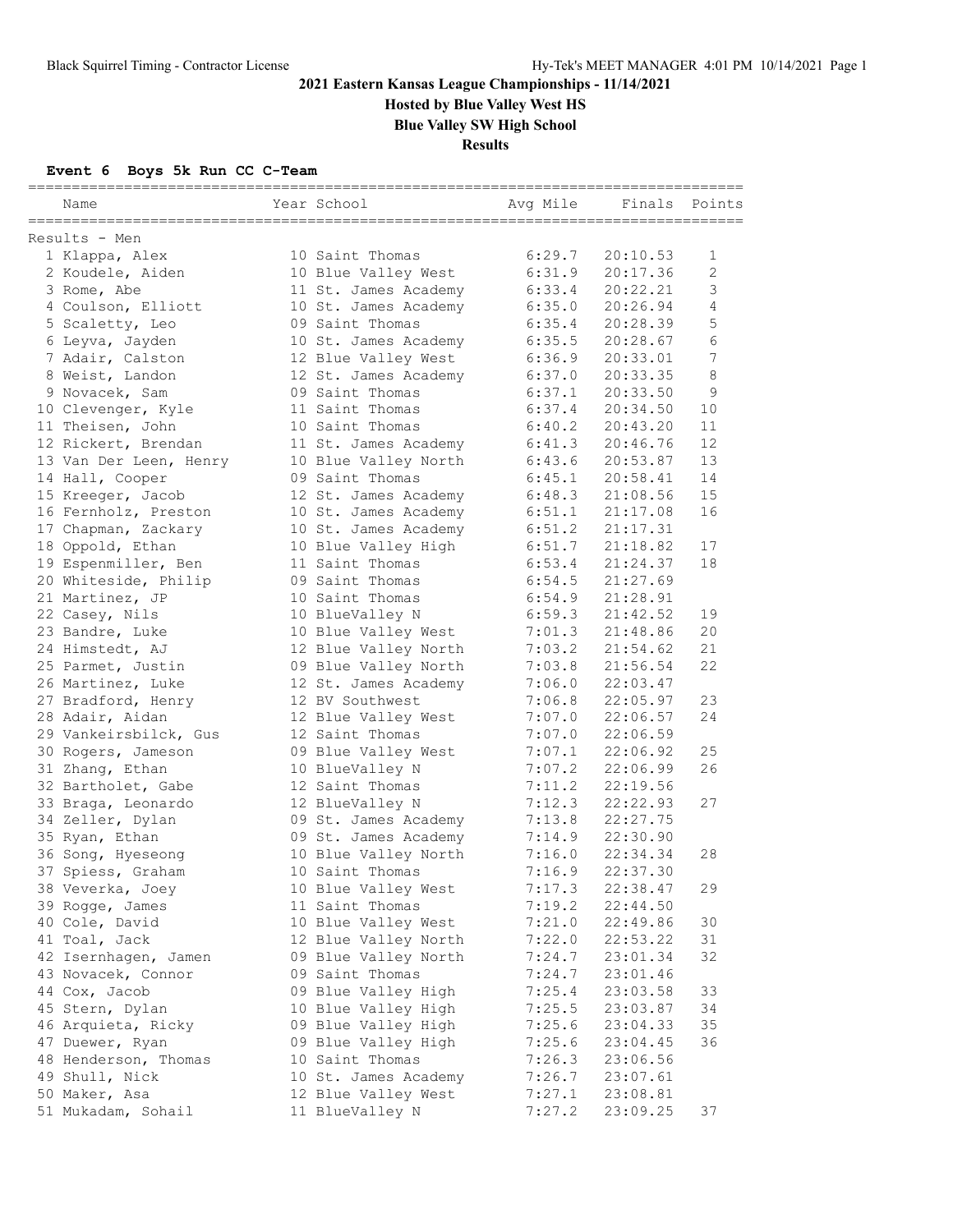**Hosted by Blue Valley West HS**

**Blue Valley SW High School**

### **Results**

### **....Event 6 Boys 5k Run CC C-Team**

| 52 Gafrick, Andrew      | 11 BlueValley N      | 7:28.0 | 23:11.78 | 38 |
|-------------------------|----------------------|--------|----------|----|
| 53 Kavan, Noah          | 10 Blue Valley West  | 7:28.7 | 23:14.06 |    |
| 54 Westrup, Alex        | 10 St. James Academy | 7:29.3 | 23:15.80 |    |
| 55 Stipek, Caden        | 09 Saint Thomas      | 7:32.0 | 23:24.05 |    |
| 56 Brown, Hudson        | 11 Blue Valley North | 7:33.2 | 23:27.96 | 39 |
| 57 Whiteside, Calvin    | 09 Blue Valley High  | 7:33.5 | 23:28.71 | 40 |
| 58 Mansfield, Damien    | 12 Blue Valley West  | 7:35.0 | 23:33.46 |    |
| 59 Anderson, Grant      | 11 BlueValley N      | 7:36.0 | 23:36.72 | 41 |
| 60 McMahon, Mikahl      | 10 Saint Thomas      | 7:36.1 | 23:36.95 |    |
| 61 Rahmen, Anabil       | 11 Blue Valley High  | 7:36.3 | 23:37.57 | 42 |
| 62 Valler, Nathaniel    | 12 Blue Valley West  | 7:37.2 | 23:40.34 |    |
| 63 Crabb, Ethan         | 10 BlueValley N      | 7:38.8 | 23:45.32 | 43 |
| 64 Simpson, Cooper      | 12 Blue Valley High  | 7:39.1 | 23:46.15 |    |
| 65 Barecca, Chris       | 10 Bishop Miege      | 7:39.2 | 23:46.61 |    |
| 66 Follis, Brendan      | 10 Saint Thomas      | 7:39.3 | 23:46.86 |    |
| 67 Casey, Aiden         | 11 Blue Valley West  | 7:44.5 | 24:03.07 |    |
| 68 Peng, Cody           | 10 BlueValley N      | 7:44.9 | 24:04.41 |    |
| 69 Tate, Baron          | 09 Blue Valley North | 7:45.2 | 24:05.27 |    |
| 70 Clark, Max           | 09 BV Southwest      | 7:45.8 | 24:07.14 | 44 |
| 71 Jenson, Dre          | 10 Blue Valley West  | 7:46.1 | 24:08.11 |    |
| 72 Quijano, Sean        | 10 BV Southwest      | 7:48.2 | 24:14.57 | 45 |
| 73 Heap, Tom            | 10 Saint Thomas      | 7:48.9 | 24:16.79 |    |
| 74 Mkindi, Rama         | 11 BlueValley N      | 7:50.3 | 24:21.05 |    |
| 75 Amsterdam, Eli       | 12 Blue Valley North | 7:54.2 | 24:33.04 |    |
| 76 Murray, Keegan       | 10 Blue Valley High  | 7:54.4 | 24:33.70 |    |
| 77 Qi, Thomas           | 12 Blue Valley High  | 7:54.6 | 24:34.28 |    |
| 78 May, Nicholas        | 09 St. James Academy | 7:55.1 | 24:35.89 |    |
| 79 Hornung, Henry       | 12 Blue Valley High  | 7:55.2 | 24:36.14 |    |
| 80 Keosay, Kai          | 10 Blue Valley High  | 7:55.9 | 24:38.35 |    |
| 81 Bui, Kobe            | 09 Saint Thomas      | 7:57.0 | 24:41.94 |    |
| 82 Lynch, Donovan       | 10 Saint Thomas      | 7:57.5 | 24:43.29 |    |
| 83 Gutierrez, Gil       | 11 Blue Valley High  | 8:00.0 | 24:51.08 |    |
| 84 Asif, Abdullah       | 10 Blue Valley North | 8:01.2 | 24:54.80 |    |
| 85 Phillips, Michael    | 11 Blue Valley West  | 8:01.3 | 24:55.07 |    |
| 86 Cuellar, Turner      | 11 Saint Thomas      | 8:01.6 | 24:56.01 |    |
| 87 Waldron, Ben         | 12 Blue Valley North | 8:01.9 | 24:56.92 |    |
| 88 Roberts, Ryan        | 09 Blue Valley North | 8:02.3 | 24:58.35 |    |
| 89 Kitchin, Mark        | 12 Blue Valley High  | 8:04.9 | 25:06.52 |    |
| 90 Kanon, Kanon         | 12 Blue Valley North | 8:05.0 | 25:06.59 |    |
| 91 Stevens, Luke        | 10 BlueValley N      | 8:09.2 | 25:19.89 |    |
| 92 Simpson, Sam         | 10 Blue Valley North | 8:11.2 | 25:25.89 |    |
| 93 Witt, Alex           | 10 Saint Thomas      | 8:12.8 | 25:30.91 |    |
| 94 Barr, Henry          | 09 Blue Valley West  | 8:14.8 | 25:37.09 |    |
| 95 Jones, Andrei        | 09 BlueValley N      | 8:15.6 | 25:39.75 |    |
| 96 Zhao, Alex           | 09 Blue Valley High  | 8:15.8 | 25:40.19 |    |
| 97 Zhao, Aaron          | 09 Blue Valley High  | 8:16.1 | 25:41.06 |    |
| 98 Daugherty, Rex       | 11 Bishop Miege      | 8:16.7 | 25:42.99 |    |
| 99 Sullivan, Sam        | 11 Blue Valley North | 8:16.8 | 25:43.35 |    |
| 100 Fries, Keenan       | 10 Blue Valley West  | 8:17.2 | 25:44.57 |    |
| 101 Saylan, Zachary     | 10 Blue Valley West  | 8:18.1 | 25:47.33 |    |
| 102 Trossen, Maximilian | 10 St. James Academy | 8:21.7 | 25:58.71 |    |
| 103 Cuellar, Cole       | 10 Saint Thomas      | 8:21.9 | 25:59.32 |    |
| 104 Kopp, Kaden         | 10 Saint Thomas      | 8:33.0 | 26:33.78 |    |
| 105 King, Jason         | 12 St. James Academy | 8:38.0 | 26:49.34 |    |
|                         |                      |        |          |    |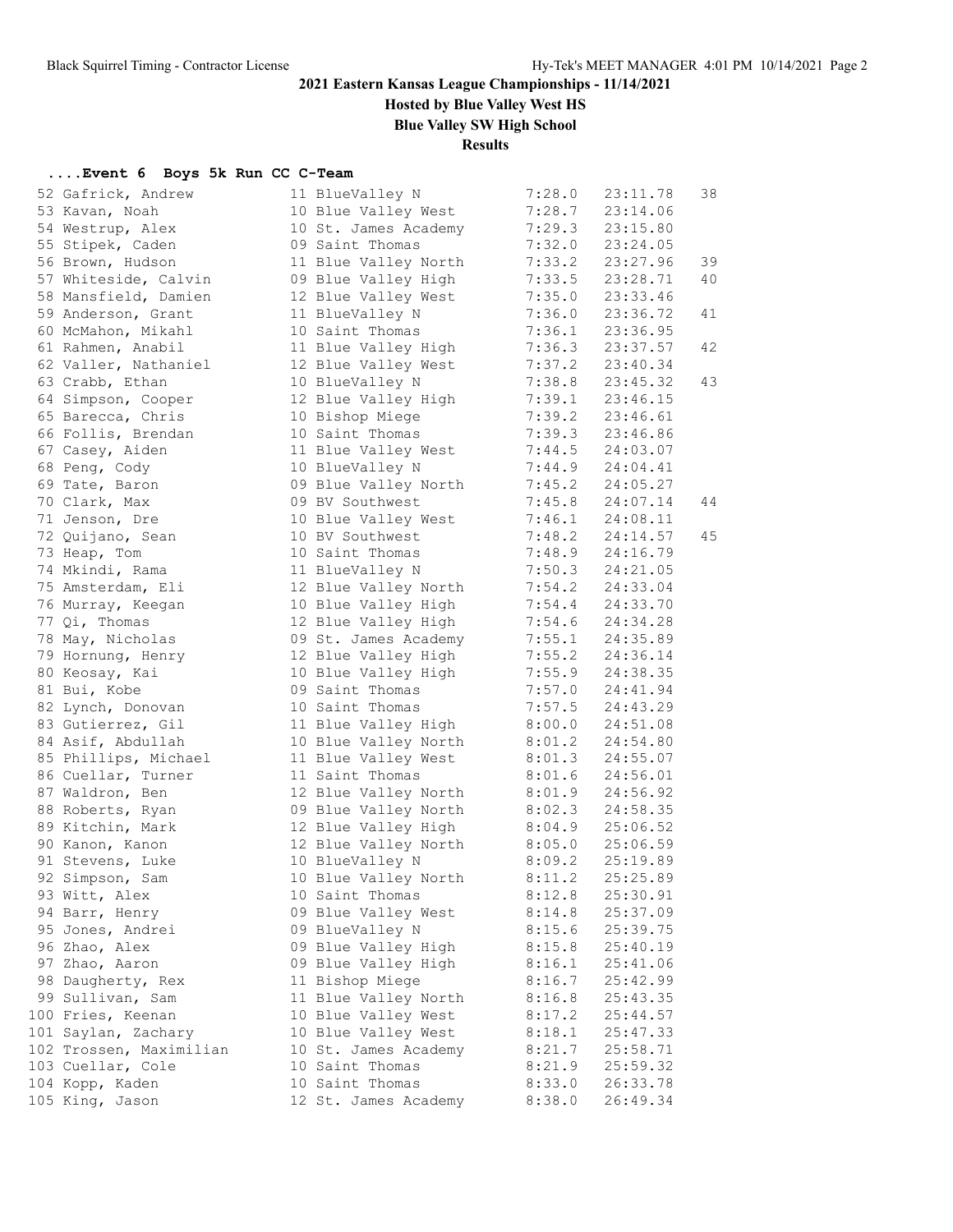## **Hosted by Blue Valley West HS**

**Blue Valley SW High School**

### **Results**

### **....Event 6 Boys 5k Run CC C-Team**

| 106 Boos, Isaac          | 10 BlueValley N              | 8:38.1  | 26:49.48 |    |
|--------------------------|------------------------------|---------|----------|----|
| 107 Burton, Zane         | 11 Blue Valley High          | 8:38.9  | 26:52.09 |    |
| 108 Gage, Leo            | 10 Saint Thomas              | 8:40.6  | 26:57.31 |    |
| 109 Parisi, Henry        | 09 Blue Valley North 8:43.7  |         | 27:06.99 |    |
| 110 Eitzmann, Jack       | 11 Blue Valley North 8:45.8  |         | 27:13.61 |    |
| 111 Patel, Shae          | 10 BlueValley N              | 8:47.1  | 27:17.43 |    |
| 112 Horst, Jack          | 10 Blue Valley West 8:47.3   |         | 27:18.20 |    |
| 113 Dericotte, Jared     | 10 BV Southwest              | 8:51.3  | 27:30.53 | 46 |
| 114 Chagas, Gustavo      | 12 Blue Valley North         | 8:54.8  | 27:41.37 |    |
| 115 Edwards, David       | 10 Blue Valley High 8:55.5   |         | 27:43.73 |    |
| 116 McKimmey, Sean       | 09 St. James Academy 9:01.2  |         | 28:01.23 |    |
| 117 Kono, Anderson       | 10 BlueValley N              | 9:06.4  | 28:17.51 |    |
| 118 Homolka, Sammy       | 11 St. James Academy         | 9:06.5  | 28:17.69 |    |
| 119 Starr, Charlie       | 11 Blue Valley High 9:08.8   |         | 28:24.89 |    |
| 120 Hottovy, Ethan       | 09 BV Southwest              | 9:08.9  | 28:25.20 | 47 |
| 121 Theisen, Tim         | 12 Saint Thomas              | 9:15.2  | 28:44.91 |    |
| 122 Oliver, Carter       | 10 Saint Thomas              | 9:20.1  | 28:59.88 |    |
| 123 Xiao, Victor         | 09 Blue Valley West 9:23.0   |         | 29:09.11 |    |
| 124 Conklin, Ben         | 11 St. James Academy         | 9:27.8  | 29:23.88 |    |
| 125 O'Leary, Tobias      | 09 St. James Academy         | 9:30.8  | 29:33.16 |    |
| 126 LaSalle, Ian         | 10 Blue Valley West          | 9:33.9  | 29:42.78 |    |
| 127 Thompson II, Dominic | 11 Blue Valley North 9:37.3  |         | 29:53.42 |    |
| 128 Pendergast, Thomas   | 10 St. James Academy         | 9:45.5  | 30:18.91 |    |
| 129 Westerhaus, Nick     | 10 BlueValley N              | 9:49.1  | 30:30.22 |    |
| 130 Reynozo, Josh        | 11 BV Southwest              | 9:51.4  | 30:37.34 | 48 |
| 131 Heiman, Will         | 11 BV Southwest 10:20.4      |         | 32:07.44 | 49 |
| 132 Akinwuntan, Seun     | 10 Saint Thomas              | 10:49.0 | 33:36.26 |    |
| 133 Kreshel, Sam         | 09 Blue Valley High          | 10:51.2 | 33:43.15 |    |
| 134 Klein, Colin         | 09 St. James Academy 11:15.9 |         | 34:59.80 |    |
| 135 Gill, Kevin          | 09 Blue Valley West          | 14:11.1 | 44:03.97 |    |
|                          |                              |         |          |    |

|                                                  |       | Team Scores    |             |                         |                 |                |      |                 |      |      |
|--------------------------------------------------|-------|----------------|-------------|-------------------------|-----------------|----------------|------|-----------------|------|------|
| Rank Team                                        | Total | $1 \t 2$       |             | $\overline{\mathbf{3}}$ | $4\overline{4}$ | 5 <sup>5</sup> | $*6$ | $*7$            | $*8$ | $*9$ |
| Results - Men                                    |       |                |             |                         |                 |                |      |                 |      |      |
| 1 St. James Academy<br>Total Time: 1:42:37.93    |       | 33 3           | 4           | $6\overline{6}$         | 8 12 15 16      |                |      |                 |      |      |
| 20:31.59<br>Average:                             |       |                |             |                         |                 |                |      |                 |      |      |
| 2 Saint Thomas Aquinas<br>Total Time: 1:42:30.12 | 36    |                | $1 \quad 5$ |                         | 9 10            | 11 14          |      | 18              |      |      |
| 20:30.03<br>Average:                             |       |                |             |                         |                 |                |      |                 |      |      |
| 3 Blue Valley West                               | 78    | $\overline{2}$ |             | 7 20                    | 24              | 25             | 29   | $\overline{30}$ |      |      |
| Total Time: 1:46:52.72<br>21:22.55<br>Average:   |       |                |             |                         |                 |                |      |                 |      |      |
| 4 Blue Valley North                              | 115   | 13             |             | 21 22                   | 28              | 31             |      | 32 39           |      |      |
| Total Time: 1:50:12.59                           |       |                |             |                         |                 |                |      |                 |      |      |
| 22:02.52<br>Average:                             |       |                |             |                         |                 |                |      |                 |      |      |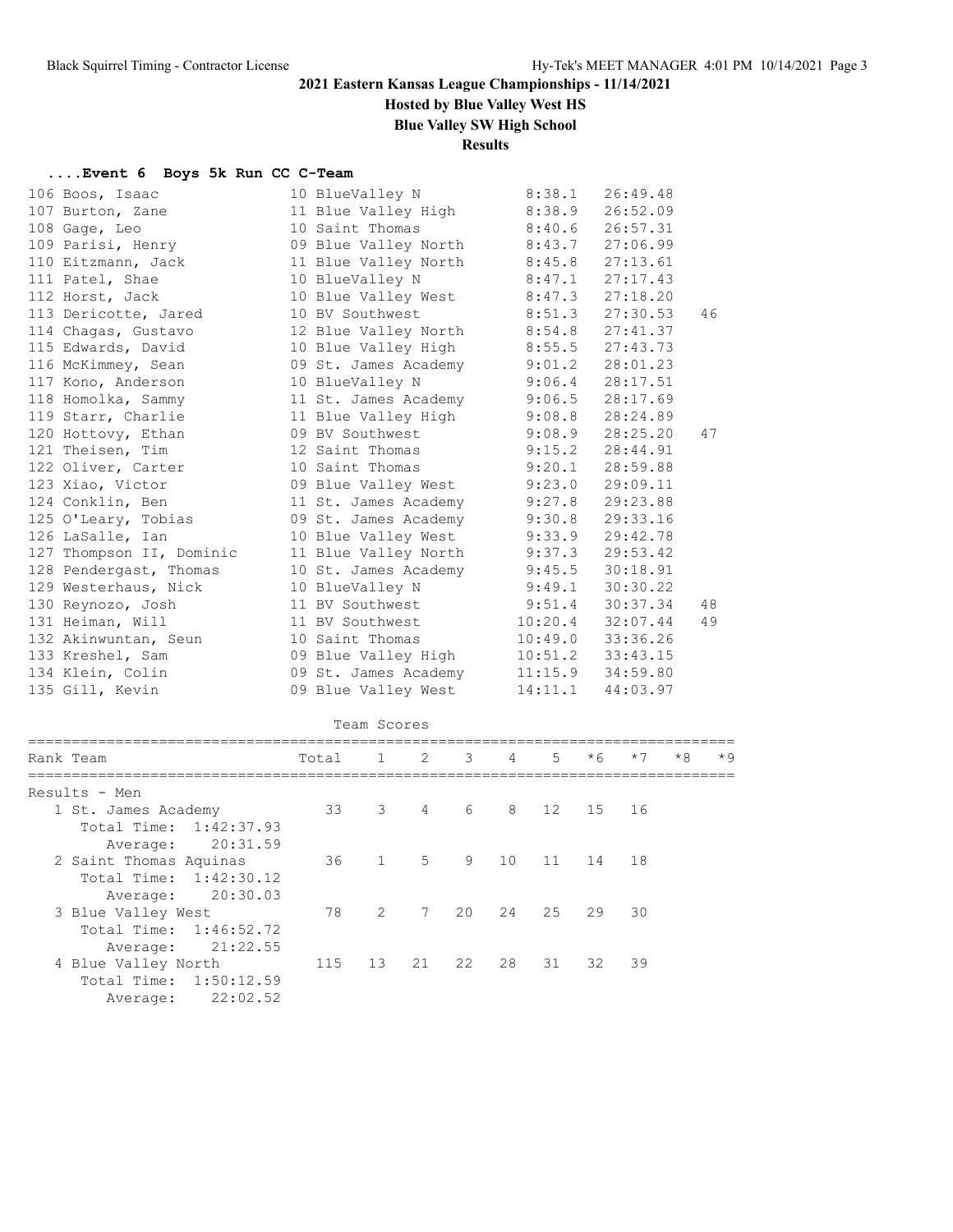## **Hosted by Blue Valley West HS**

**Blue Valley SW High School**

**Results**

### **....Event 6 Boys 5k Run CC C-Team**

| 5 BlueValley Northwest | 147 19 26 27 37 38 41 |              |    |    |    |       |    | 43 |
|------------------------|-----------------------|--------------|----|----|----|-------|----|----|
| Total Time: 1:52:33.47 |                       |              |    |    |    |       |    |    |
| Average: 22:30.70      |                       |              |    |    |    |       |    |    |
| 6 Blue Valley High     |                       | 155 17 33 34 |    |    | 35 | 36    | 40 | 42 |
| Total Time: 1:53:35.05 |                       |              |    |    |    |       |    |    |
| Average: 22:43.01      |                       |              |    |    |    |       |    |    |
| 7 BV Southwest         | 205                   | 23           | 44 | 45 |    | 46 47 | 48 | 49 |
| Total Time: 2:06:23.41 |                       |              |    |    |    |       |    |    |
| Average: 25:16.69      |                       |              |    |    |    |       |    |    |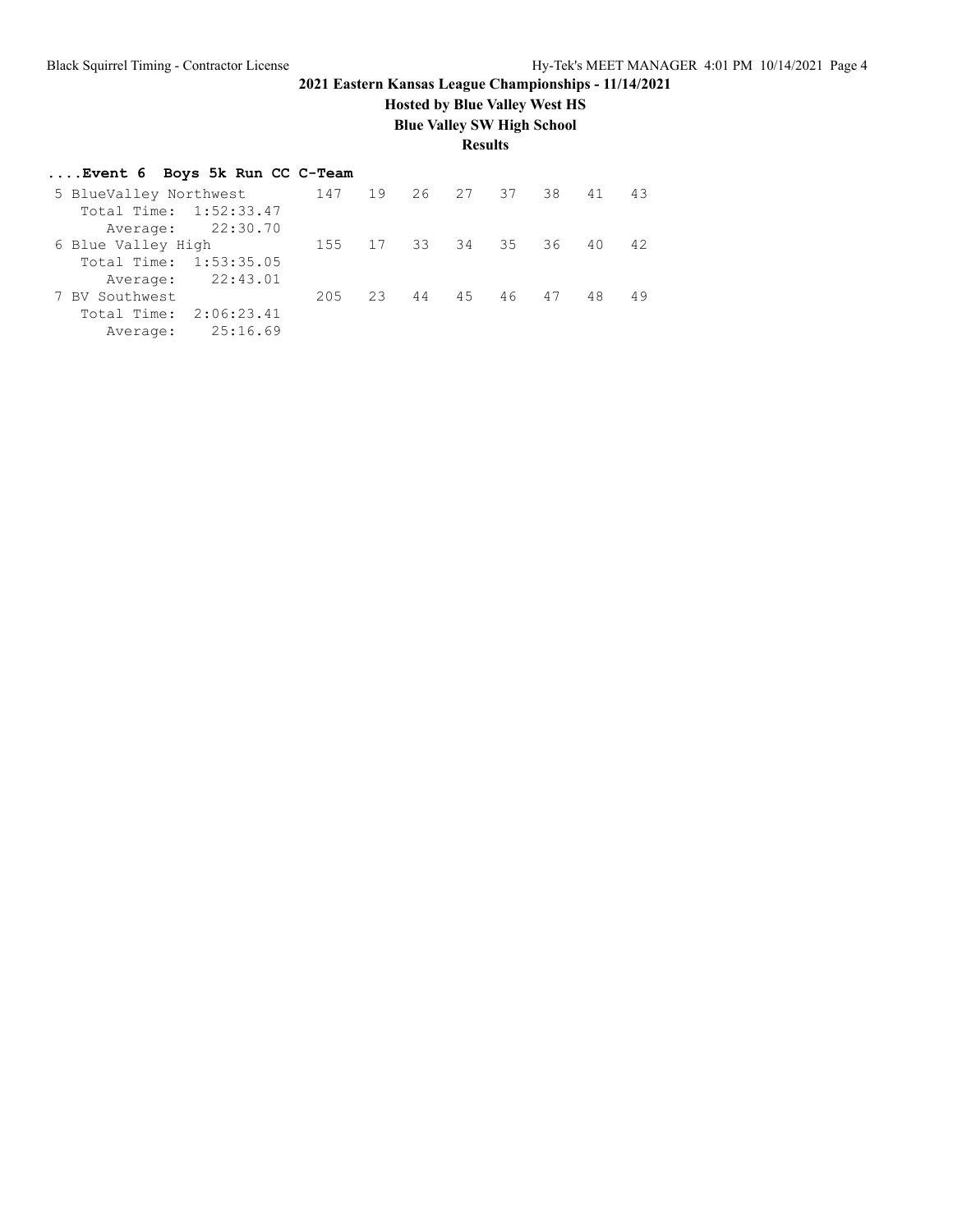**Hosted by Blue Valley West HS**

**Blue Valley SW High School**

**Results**

### **Event 5 Girls 5k Run CC C-Team**

| Name                   | Year School          | Avg Mile | Finals   | Points |
|------------------------|----------------------|----------|----------|--------|
| Results - Women        |                      |          |          |        |
| 1 Malinowski, Stella   | 09 BV Southwest      | 7:29.2   | 23:15.54 |        |
| 2 Bartholome, Emma     | 10 BlueValley N      | 7:38.9   | 23:45.68 | 1      |
| 3 Albright, Addi       | 09 Saint Thomas      | 7:45.6   | 24:06.31 | 2      |
| 4 Freeman, Marisa      | 10 Blue Valley North | 7:53.2   | 24:30.08 | 3      |
| 5 Booth, Ava           | 09 St. James Academy | 7:56.0   | 24:38.79 | 4      |
| 6 Kruger, Anna         | 09 BlueValley N      | 8:01.0   | 24:54.23 | 5      |
| 7 Rittel, Amelia       | 09 Saint Thomas      | 8:04.7   | 25:05.65 | 6      |
| 8 Leathers, Tierney    | 10 BlueValley N      | 8:05.6   | 25:08.57 | 7      |
| 9 Vance, Macy          | 11 Saint Thomas      | 8:05.9   | 25:09.43 | 8      |
| 10 Eshleman, Lucia     | 11 Blue Valley North | 8:06.2   | 25:10.53 | 9      |
| 11 Hance, Sophia       | 10 St. James Academy | 8:07.3   | 25:13.75 | 10     |
| 12 Gamboa, Micaella    | 09 Blue Valley North | 8:11.5   | 25:26.81 | 11     |
| 13 Steenson, Taylor    | 11 BlueValley N      | 8:12.5   | 25:30.05 | 12     |
| 14 Bertoch, Olivia     | 10 St. James Academy | 8:13.5   | 25:33.23 | 13     |
| 15 Welhoelter, Olivia  | 09 Blue Valley North | 8:14.4   | 25:35.90 | 14     |
| 16 Mondry, Sally       | 11 Blue Valley North | 8:16.0   | 25:40.88 | 15     |
| 17 Schaefer, Amelia    | 09 St. James Academy | 8:17.6   | 25:45.87 | 16     |
| 18 Cordova, Leah       | 09 St. James Academy | 8:18.5   | 25:48.51 | 17     |
| 19 Zheng, Julianne     | 12 BlueValley N      | 8:18.5   | 25:48.68 | 18     |
| 20 Doerfler, Caroline  | 09 Saint Thomas      | 8:19.1   | 25:50.58 | 19     |
| 21 Shaughnessy, Anna   | 11 BlueValley N      | 8:19.6   | 25:51.97 | 20     |
| 22 Kreeger, Brooke     | 11 BlueValley N      | 8:22.5   | 26:01.01 | 21     |
| 23 Douglas, Kate       | 09 St. James Academy | 8:24.2   | 26:06.37 | 22     |
| 24 Grace, Ava          | 11 Saint Thomas      | 8:25.3   | 26:09.67 | 23     |
| 25 Novak, Ainsley      | 11 BlueValley N      | 8:26.9   | 26:14.65 |        |
| 26 Rottnghaus, Lauren  | 10 St. James Academy | 8:27.3   | 26:16.04 | 24     |
| 27 King, Astrid        | 10 St. James Academy | 8:27.4   | 26:16.31 |        |
| 28 Foltz, Andryan      | 09 Saint Thomas      | 8:31.4   | 26:28.65 | 25     |
| 29 Zhen, Angela        | 09 Blue Valley West  | 8:38.0   | 26:49.27 |        |
| 30 Moragues, Alex      | 10 St. James Academy | 8:39.6   | 26:54.29 |        |
| 31 Dunn, August        | 09 Blue Valley North | 8:43.0   | 27:04.75 | 26     |
| 32 Deardorff, Heidi    | 10 BlueValley N      | 8:46.4   | 27:15.37 |        |
| 33 McPherson, Jamya    | 10 Saint Thomas      | 8:49.8   | 27:25.99 | 27     |
| 34 Robb, Isabel        | 12 St. James Academy | 8:52.3   | 27:33.58 |        |
| 35 Kratofil, Abbie     | 11 BlueValley N      | 8:55.9   | 27:44.87 |        |
| 36 Rosendahl, Abigail  | 12 St. James Academy | 8:57.8   | 27:50.62 |        |
| 37 Brungardt, Kaylee   | 12 St. James Academy | 8:59.2   | 27:55.24 |        |
| 38 Jacobson, Katie     | 12 St. James Academy | 8:59.4   | 27:55.69 |        |
| 39 Miller, Kinley      | 09 BV Southwest      | 9:00.3   | 27:58.60 |        |
| 40 Cool, Madelyn       | 09 Blue Valley North | 9:03.5   | 28:08.39 | 28     |
| 41 Reuter, Jillian     | 09 St. James Academy | 9:05.7   | 28:15.29 |        |
| 42 Edwards, Emma       | 11 Blue Valley High  | 9:09.2   | 28:26.11 | 29     |
| 43 Newkirk, Allison    | 12 St. James Academy | 9:10.9   | 28:31.52 |        |
| 44 Bosonetto, Eva      | 09 BlueValley N      | 9:12.1   | 28:35.17 |        |
| 45 Cross, Elizabeth    | 12 BlueValley N      | 9:12.2   | 28:35.55 |        |
| 46 L'Esperance, Violet | 09 St. James Academy | 9:15.0   | 28:44.25 |        |
| 47 Hunnicutt, Cacia    | 10 Blue Valley North | 9:15.1   | 28:44.62 |        |
| 48 Plunkett, Vera      | 09 St. James Academy | 9:17.3   | 28:51.26 |        |
| 49 Micek, Ava          | 09 Saint Thomas      | 9:17.7   | 28:52.65 |        |
| 50 Koplik, Katherine   | 11 Blue Valley North | 9:19.5   | 28:58.17 |        |
| 51 Kennedy, Katie      | 09 Blue Valley High  | 9:19.8   | 28:59.24 | 30     |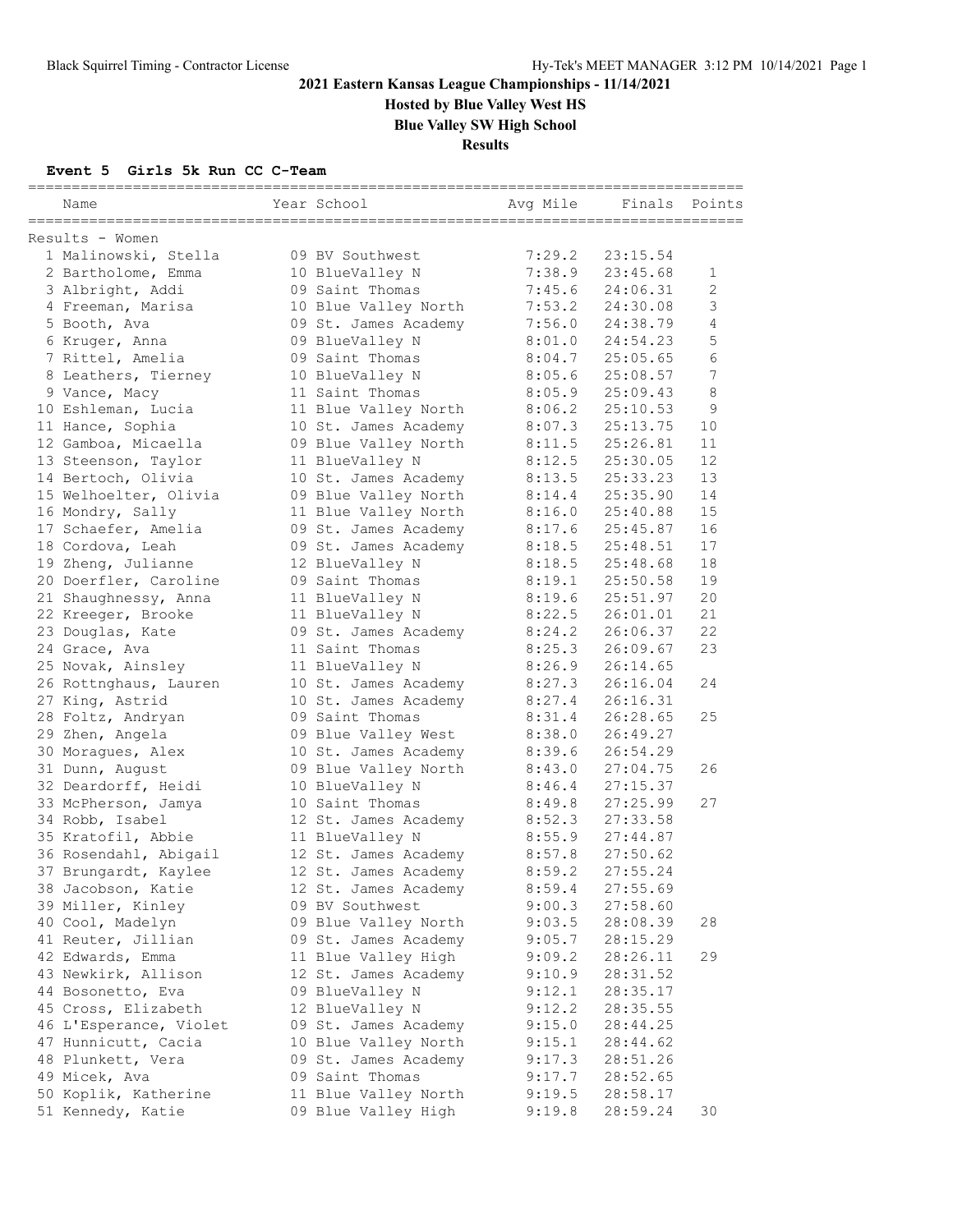### **Hosted by Blue Valley West HS**

**Blue Valley SW High School**

### **Results**

#### **....Event 5 Girls 5k Run CC C-Team**

| 52 Benes, Elizabeth  | 11 Bishop Miege              | 9:20.7  | 29:01.96 |    |
|----------------------|------------------------------|---------|----------|----|
| 53 Reeves, Abby      | 09 Blue Valley High          | 9:28.2  | 29:25.12 | 31 |
| 54 Skahan, Rowen     | 12 St. James Academy         | 9:29.0  | 29:27.63 |    |
| 55 Li, Catherine     | 10 Blue Valley High          | 9:31.4  | 29:35.21 | 32 |
| 56 Price, Piper      | 12 St. James Academy         | 9:31.8  | 29:36.45 |    |
| 57 Beck, Ayden       | 11 Blue Valley High          | 9:32.9  | 29:39.85 | 33 |
| 58 Kavi, Sia         | 12 Blue Valley High          | 9:36.2  | 29:49.99 | 34 |
| 59 Martinez, Maggie  | 10 St. James Academy         | 9:38.9  | 29:58.39 |    |
| 60 Li, Lillian       | 12 BlueValley N              | 9:39.2  | 29:59.22 |    |
| 61 Saykally, Sophy   | 11 St. James Academy         | 9:49.4  | 30:31.21 |    |
| 62 Kamble, Maithili  | 11 BlueValley N              | 9:49.8  | 30:32.36 |    |
| 63 Suhr, Shelby      | 09 Blue Valley High          | 9:49.8  | 30:32.41 | 35 |
| 64 Glaser, Lucy      | 12 Blue Valley North         | 9:52.3  | 30:40.02 |    |
| 65 Fucich, Olivia    | 09 St. James Academy         | 9:52.4  | 30:40.37 |    |
| 66 Iseman, Eden      | 10 Blue Valley North         | 9:53.7  | 30:44.31 |    |
| 67 Tompkins, Kate    | 12 Blue Valley North 9:58.4  |         | 30:59.03 |    |
| 68 Esch, Anna        | 10 Blue Valley High          | 10:14.7 | 31:49.71 |    |
| 69 Klassen, Gemma    | 10 St. James Academy         | 10:28.8 | 32:33.62 |    |
| 70 Gollhofer, Isabel | 09 Saint Thomas              | 10:30.9 | 32:40.07 |    |
| 71 Toepfer, Daisy    | 10 St. James Academy         | 10:44.2 | 33:21.27 |    |
| 72 Katakashemy, Neha | 09 Blue Valley High          | 10:47.6 | 33:31.74 |    |
| 73 Smith, Ocean      | 12 St. James Academy         | 10:58.8 | 34:06.70 |    |
| 74 White, Hannah     | 10 St. James Academy         | 11:15.7 | 34:59.28 |    |
| 75 Araiza, Jiselle   | 09 Bishop Miege              | 11:22.2 | 35:19.49 |    |
| 76 Lott, Olivia      | 10 Blue Valley West          | 11:34.3 | 35:57.07 |    |
| 77 Chapman, Makayla  | 11 St. James Academy 12:18.5 |         | 38:14.39 |    |
| 78 Lanham, Sydney    | 10 St. James Academy         | 13:08.2 | 40:48.84 |    |
|                      |                              |         |          |    |

| Team Scores            |       |                |             |                 |            |       |        |       |      |      |
|------------------------|-------|----------------|-------------|-----------------|------------|-------|--------|-------|------|------|
| Rank Team              | Total |                | $1 \quad 2$ | $\mathcal{B}$   | $4\degree$ | $5 -$ | $*6$   | $*7$  | $*8$ | $*9$ |
| Results - Women        |       |                |             |                 |            |       |        |       |      |      |
| 1 BlueValley Northwest |       | 43 1           | 5           | $7\overline{ }$ | 12         | 18    | 20     | 21    |      |      |
| Total Time: 2:05:07.21 |       |                |             |                 |            |       |        |       |      |      |
| 25:01.45<br>Average:   |       |                |             |                 |            |       |        |       |      |      |
| 2 Blue Valley North    | 52    | 3              | 9           | 11              | 14         | 15    | 26     | 28    |      |      |
| Total Time: 2:06:24.20 |       |                |             |                 |            |       |        |       |      |      |
| 25:16.84<br>Average:   |       |                |             |                 |            |       |        |       |      |      |
| 3 Saint Thomas Aquinas | 58    | 2              | 6           | 8               | 19         | 23    | $25 -$ | 27    |      |      |
| Total Time: 2:06:21.64 |       |                |             |                 |            |       |        |       |      |      |
| Average: 25:16.33      |       |                |             |                 |            |       |        |       |      |      |
| 4 St. James Academy    | 60    | $\overline{4}$ | 10          | 13              | 16         | 17    | 22     | 24    |      |      |
| Total Time: 2:07:00.15 |       |                |             |                 |            |       |        |       |      |      |
| 25:24.03<br>Average:   |       |                |             |                 |            |       |        |       |      |      |
| 5 Blue Valley High     | 155   | 29             | 30          | 31              | 32         | 33    |        | 34 35 |      |      |
| Total Time: 2:26:05.53 |       |                |             |                 |            |       |        |       |      |      |
| 29:13.11<br>Average:   |       |                |             |                 |            |       |        |       |      |      |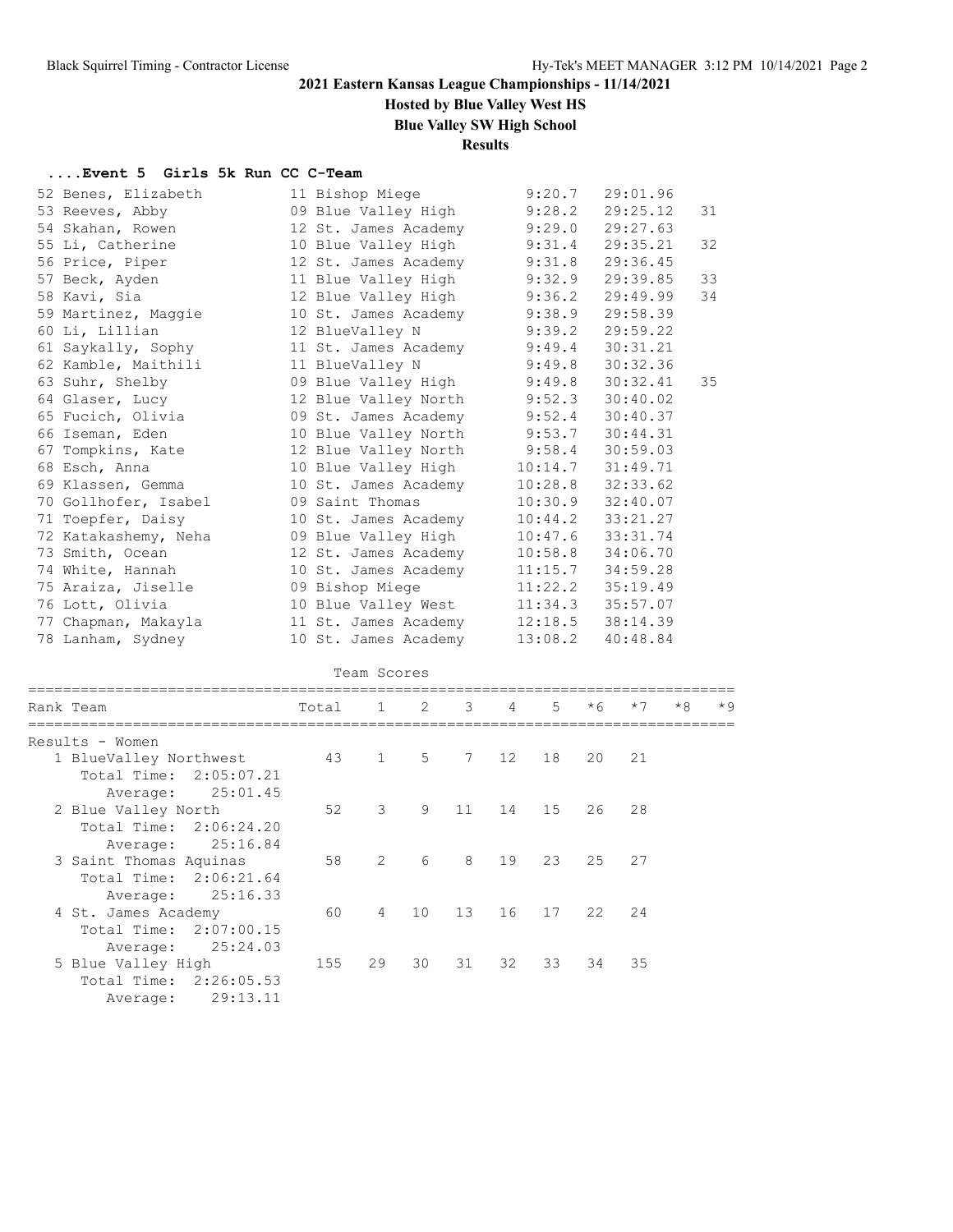**Hosted by Blue Valley West HS**

**Blue Valley SW High School**

**Results**

### **Event 2 Boys 5k Run CC Varsity**

| Name                     | Year School          | Avg Mile | Finals Points |                |
|--------------------------|----------------------|----------|---------------|----------------|
| Results - Men            |                      |          |               |                |
| 1 Seger, Logan           | 12 Saint Thomas      | 5:07.1   | 15:54.10      | 1              |
| 2 King, Colby            | 11 Saint Thomas      | 5:12.6   | 16:11.23      | $\overline{2}$ |
| 3 Higgerson, Ashton      | 12 Saint Thomas      | 5:13.3   | 16:13.32      | 3              |
| 4 Moore, Eli             | 12 St. James Academy | 5:13.5   | 16:13.98      | 4              |
| 5 Mason, Drew            | 12 BlueValley N      | 5:19.0   | 16:31.08      | 5              |
| 6 Paschke, Micah         | 11 BV Southwest      | 5:20.5   | 16:35.69      | 6              |
| 7 Hurley, Samuel         | 11 BlueValley N      | 5:20.6   | 16:36.06      | 7              |
| 8 Dombrosky, Drew        | 12 BV Southwest      | 5:21.9   | 16:39.99      | 8              |
| 9 Pagadala, Prabhav      | 11 Blue Valley North | 5:23.4   | 16:44.51      | 9              |
| 10 Summers, Noah         | 10 Blue Valley High  | 5:23.5   | 16:44.81      | 10             |
| 11 Irvine, Terry         | 12 St. James Academy | 5:25.1   | 16:49.88      | 11             |
| 12 Hartegan, Andrew      | 11 St. James Academy | 5:29.2   | 17:02.73      | 12             |
| 13 Caul, Tommy           | 10 BV Southwest      | 5:29.8   | 17:04.40      | 13             |
| 14 Curran, Frank         | 12 Saint Thomas      | 5:31.5   | 17:09.89      | 14             |
| 15 Rodriguez, Zoran      | 12 Bishop Miege      | 5:32.1   | 17:11.80      | 15             |
| 16 Buehler, Crew         | 10 BV Southwest      | 5:34.2   | 17:18.10      | 16             |
| 17 Waldie, Alex          | 11 Saint Thomas      | 5:38.9   | 17:32.74      | 17             |
| 18 Jacobson, John        | 11 St. James Academy | 5:40.0   | 17:36.31      | 18             |
| 19 Brechler, Tv          | 11 Blue Valley West  | 5:40.7   | 17:38.31      | 19             |
| 20 McGee, Gabe           | 12 BV Southwest      | 5:41.0   | 17:39.44      | 20             |
| 21 Batliner, Colin       | 12 Bishop Miege      | 5:41.5   | 17:40.78      | 21             |
| 22 Olsen, Brock          | 10 Blue Valley West  | 5:41.9   | 17:42.05      | 22             |
| 23 Duncan, Brenden       | 12 BV Southwest      | 5:41.9   | 17:42.15      | 23             |
| 24 Heap, Charlie         | 11 Saint Thomas      | 5:44.1   | 17:49.06      | 24             |
| 25 Buehler, Canyon       | 09 BV Southwest      | 5:44.2   | 17:49.11      | 25             |
| 26 Rodriguez, Nolan      | 12 Blue Valley High  | 5:45.1   | 17:52.02      | 26             |
| 27 Chigurukota, Preetish | 11 Blue Valley North | 5:49.3   | 18:05.12      | 27             |
| 28 Price, Dillon         | 12 Blue Valley North | 5:50.7   | 18:09.47      | 28             |
| 29 Walden, Rowan         | 09 Blue Valley North | 5:51.2   | 18:10.95      | 29             |
| 30 Seifert, Cole         | 12 Blue Valley High  | 5:53.1   | 18:16.93      | 30             |
| 31 Blanchat, Jordan      | 11 BlueValley N      | 5:53.2   | 18:17.21      | 31             |
| 32 Bianco, Michael       | 09 St. James Academy | 5:53.4   | 18:17.92      | 32             |
| 33 Free, Matthew         | 11 St. James Academy | 5:54.3   | 18:20.57      | 33             |
| 34 Downey, Zach          | 12 Blue Valley High  | 5:54.6   | 18:21.64      | 34             |
| 35 Mitchell, Evan        | 11 St. James Academy | 5:56.8   | 18:28.43      | 35             |
| 36 Brown, Quinn          | 10 Blue Valley West  | 5:57.2   | 18:29.63      | 36             |
| 37 Mallouk, JP           | 10 Saint Thomas      | 5:57.4   | 18:30.17      | 37             |
| 38 Wichman, Trey         | 09 Blue Valley North | 5:57.4   | 18:30.30      | 38             |
| 39 Dohr, Zach            | 12 Blue Valley High  | 5:58.1   | 18:32.43      | 39             |
| 40 Enslinger, Grant      | 12 Blue Valley West  | 5:58.4   | 18:33.34      | 40             |
| 41 Mayo, Michael         | 11 Blue Valley North | 6:00.6   | 18:40.19      | 41             |
| 42 Hefner, Cooper        | 12 Blue Valley West  | 6:02.2   | 18:45.28      | 42             |
| 43 Baker, Owen           | 10 Bishop Miege      | 6:03.0   | 18:47.64      | 43             |
| 44 Laube, Evan           | 11 Blue Valley West  | 6:03.6   | 18:49.62      | 44             |
| 45 Rost, Jack            | 12 BlueValley N      | 6:04.0   | 18:50.92      | 45             |
| 46 Pearson, Keefe        | 10 BlueValley N      | 6:04.3   | 18:51.68      | 46             |
| 47 Olsen, Luke           | 12 Blue Valley West  | 6:06.1   | 18:57.18      | 47             |
| 48 Guerra, Quinton       | 10 Blue Valley North | 6:06.3   | 18:57.77      | 48             |
| 49 Durham, Jey           | 09 BlueValley N      | 6:10.7   | 19:11.72      | 49             |
| 50 Lloyd, Breck          | 10 Blue Valley High  | 6:11.7   | 19:14.78      | 50             |
| 51 LaFond, Oliver        | 10 Bishop Miege      | 6:13.4   | 19:19.87      | 51             |